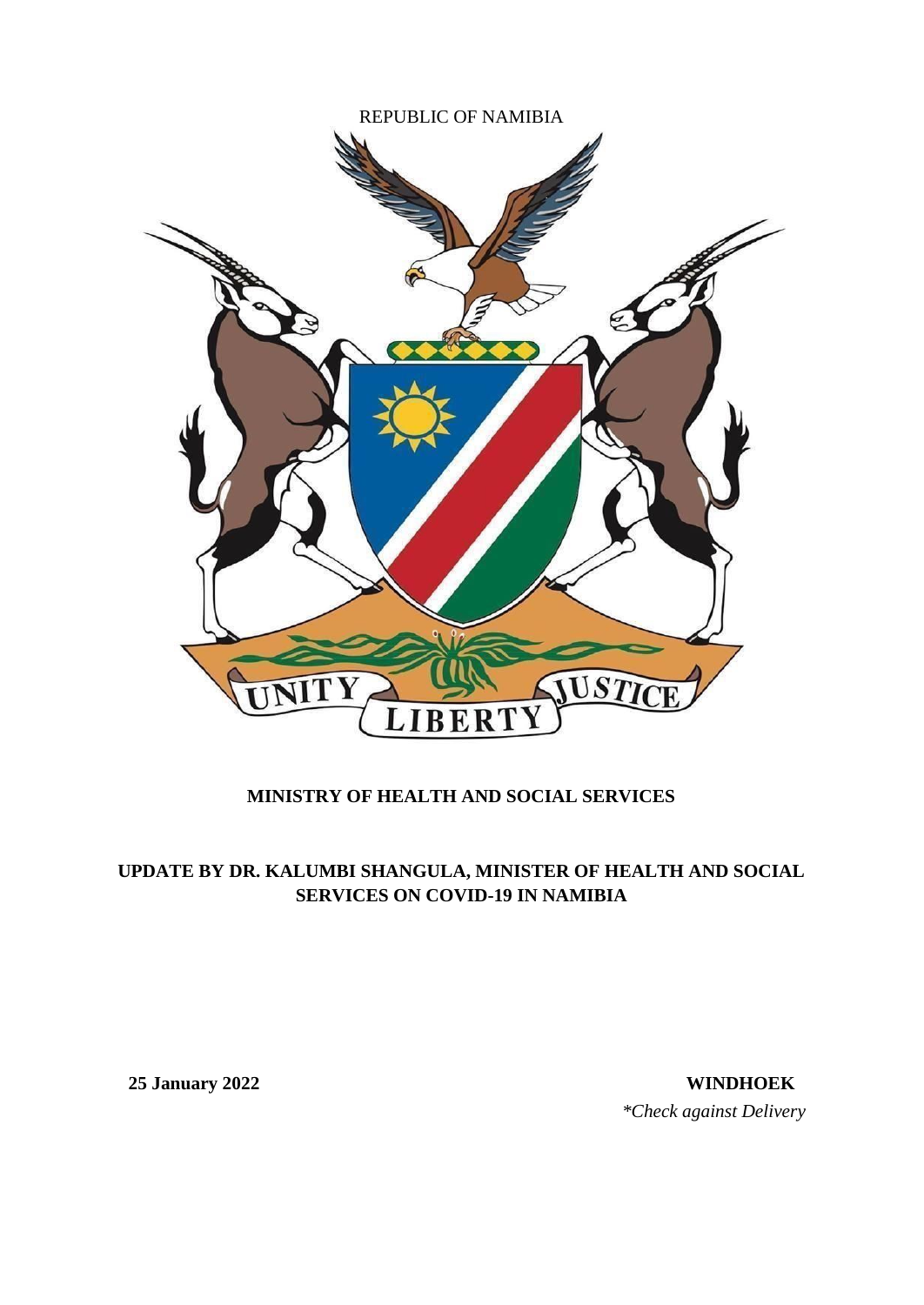1. We announce eighty-three **(83)** positive cases from nine hundred and eighty-two (**982**) results in the last twenty-four (24) hour reporting cycle, which represents **8.5**% positivity ratio. Out of the total confirmed cases, seventy-eight (78) are new cases and five (5) are reinfections. The sex distribution of the total confirmed cases is forty-eight (48) females, of which 46 are new cases, and thirty-five (35) males, of which 32 are new cases. The age range of the cases is from three (3) years to one hundred and one (101) years.

| <b>Region</b> | New cases        | <b>District</b>   | New cases        | <b>Reinfections</b> | <b>Total</b>            |
|---------------|------------------|-------------------|------------------|---------------------|-------------------------|
| Kunene        | 18               | Khorixas          | 15               | 0                   | 15                      |
|               |                  | Opuwo             | 3                | $\overline{0}$      | 3                       |
|               |                  | Oshikuku          | 4                | $\overline{0}$      | $\overline{\mathbf{4}}$ |
| Omusati       | 9                | Tsandi            | 3                | 0                   | 3                       |
|               |                  | Outapi            | $\overline{c}$   | $\overline{0}$      | $\overline{2}$          |
| Zambezi       | 8                | Katima Mulilo     | 8                | 0                   | 8                       |
|               | 8                | Eenhana           | 4                |                     | 5                       |
| Ohangwena     |                  | Engela            | 4                | $\overline{0}$      | 4                       |
| Oshana        | $\overline{7}$   | Oshakati          | 7                | 0                   | 7                       |
| Khomas        | 6                | Windhoek          | 6                | $\overline{c}$      | 8                       |
|               |                  | Nyangana          | 4                | $\overline{0}$      | 4                       |
| Kavango East  | 6                | Rundu             | $\overline{2}$   | 0                   | $\overline{2}$          |
| Oshikoto      | 5                | Omuthiya          | 5                | $\theta$            | 5                       |
| <b>Kharas</b> | 5                | Luderitz          | 4                | $\overline{0}$      | 4                       |
|               |                  | Keetmanshoop      | 1                | 1                   | $\overline{2}$          |
|               | $\overline{4}$   | Swakopmund        | 3                | $\overline{0}$      | 3                       |
| Erongo        |                  | <b>Walvis Bay</b> |                  | $\overline{0}$      | 1                       |
| Omaheke       | 1                | Gobabis           |                  | $\overline{0}$      | 1                       |
| Kavango West  |                  | Nkurenkuru        |                  | $\boldsymbol{0}$    | 1                       |
| Otjozondjupa  | $\boldsymbol{0}$ | Okakarara         | $\boldsymbol{0}$ |                     | 1                       |
| <b>Total</b>  | 78               |                   | 78               | 5                   | 83                      |

*Table 1: New COVID-19 positive cases & reinfections, 25 January 2022*

2. We are reporting cases from 13 regions, with Kunene region recording more cases eighteen (18), constituting 21.7% of the total cases, followed by Omusati and Ohangwena regions with nine (9) cases each.

3. Among the confirmed cases are twenty-one (21) learners from different schools, two (2) teachers, one (1) student and four (4) health care workers. Thirteen (13) cases are fully vaccinated of which one (1) has received booster dose and one (1) did not specify the number of doses received. Sixty-nine (69) cases are not vaccinated, accounting for **83.1%** of the total confirmed cases.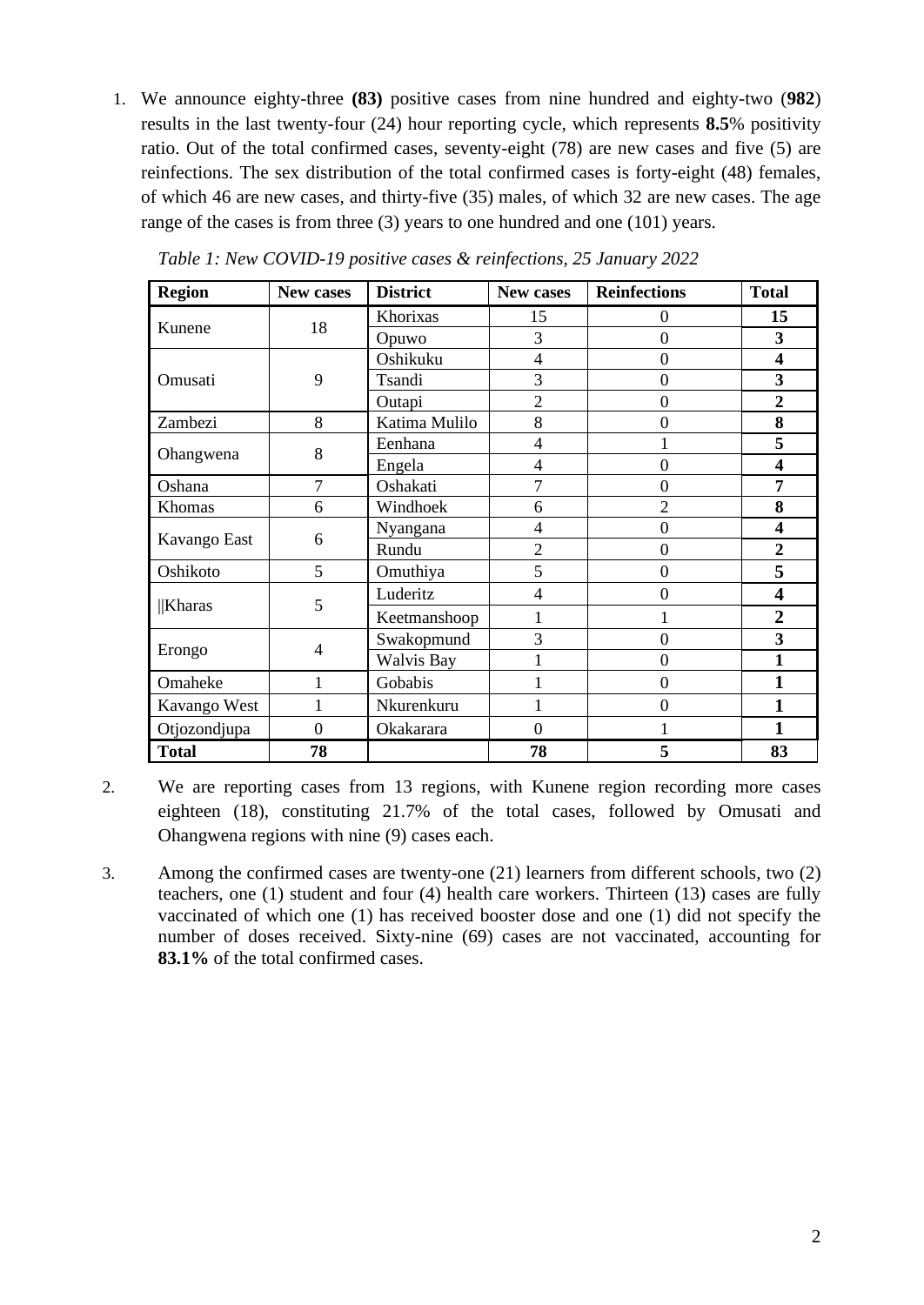| <b>Region</b> | <b>Number</b> |
|---------------|---------------|
| Kunene        | 60            |
| Omusati       | 44            |
| Khomas        | 20            |
| Kavango West  | 18            |
| Hardap        | 15            |
| Ohangwena     | 14            |
| Zambezi       | 12            |
| Erongo        | 10            |
| $\ $ Kharas   | 8             |
| Omaheke       | 8             |
| Otjozondjupa  | 5             |
| Oshikoto      | 5             |
| <b>Total</b>  | 219           |

4. Two hundred and nineteen **(219)** cases from twelve (12) regions have recovered.  *Table 2: Distribution of new recoveries by region, 25 January 2022*

5. The number of active cases is eight thousand three hundred and fifty-nine (**8 359)**. One hundred and sixty-eight **(168)** cases are currently hospitalized across all regions. Two **(2)** of the hospitalized cases have received one dose of the COVID-19 vaccine, seventeen (**17)** are fully vaccinated, while one hundred and forty-nine **(149)** are not vaccinated constituting **88.7%** of all hospitalized cases. Twenty-five (**25**) cases are in Intensive Care Unit (ICU) of which two **(2)** are fully vaccinated.

|               | <b>Hospitalized cases</b> |                |                | <b>Vaccinated</b> | ICU          |              | <b>Vaccinated</b> |                |
|---------------|---------------------------|----------------|----------------|-------------------|--------------|--------------|-------------------|----------------|
| <b>Region</b> | Current                   | Previous       | $1st$ dose     | $2nd$ dose        | Current      | Previous     | $1st$ dose        | $2nd$ dose     |
| Khomas        | 29                        | 28             | $\Omega$       | $\overline{0}$    | 8            | 8            | $\Omega$          | 1              |
| Oshana        | 23                        | 28             | $\mathbf{0}$   | $\mathbf{0}$      | 5            | $\mathbf{1}$ | $\mathbf{0}$      | $\overline{0}$ |
| Ohangwena     | 21                        | 29             | $\mathbf{1}$   | $\Omega$          | $\theta$     | $\Omega$     | $\mathbf{0}$      | $\mathbf{0}$   |
| Erongo        | 21                        | 23             | $\mathbf{1}$   | 8                 | $\mathbf{3}$ | 3            | $\mathbf{0}$      | $\mathbf{1}$   |
| Omusati       | 20                        | 41             | $\theta$       | $\theta$          | $\theta$     | $\theta$     | $\theta$          | $\Omega$       |
| Kunene        | 13                        | 11             | $\overline{0}$ | 6                 | $\theta$     | $\theta$     | $\overline{0}$    | $\overline{0}$ |
| Kavango East  | 12                        | 10             | $\overline{0}$ | $\overline{0}$    | 9            | $\theta$     | $\mathbf{0}$      | $\overline{0}$ |
| Oshikoto      | 11                        | 16             | $\mathbf{0}$   | $\overline{0}$    | $\mathbf{0}$ | 11           | $\mathbf{0}$      | $\overline{0}$ |
| Otjozondjupa  | $\tau$                    | 8              | $\mathbf{0}$   | 3                 | $\mathbf{0}$ | $\mathbf{0}$ | $\mathbf{0}$      | $\mathbf{0}$   |
| Zambezi       | 5                         | $\overline{7}$ | $\theta$       | $\Omega$          | $\Omega$     | $\theta$     | $\mathbf{0}$      | $\Omega$       |
| Hardap        | 4                         | $\overline{4}$ | $\mathbf{0}$   | $\mathbf{0}$      | $\mathbf{0}$ | $\mathbf{0}$ | $\mathbf{0}$      | $\mathbf{0}$   |
| $\ $ Kharas   | 1                         | $\overline{2}$ | $\Omega$       | $\Omega$          | $\Omega$     | $\Omega$     | $\overline{0}$    | $\Omega$       |
| Kavango West  | 1                         | $\mathbf{1}$   | $\mathbf{0}$   | $\overline{0}$    | $\Omega$     | $\Omega$     | $\overline{0}$    | $\Omega$       |
| Omaheke       | $\overline{0}$            | 10             | $\overline{0}$ | $\overline{0}$    | $\Omega$     | $\Omega$     | $\overline{0}$    | $\overline{0}$ |
| <b>Total</b>  | 168                       | 218            | $\overline{2}$ | 17                | 25           | 23           | $\bf{0}$          | $\mathbf{2}$   |

*Table 3: Distribution of hospitalization of confirmed cases per region, 25 January 2022*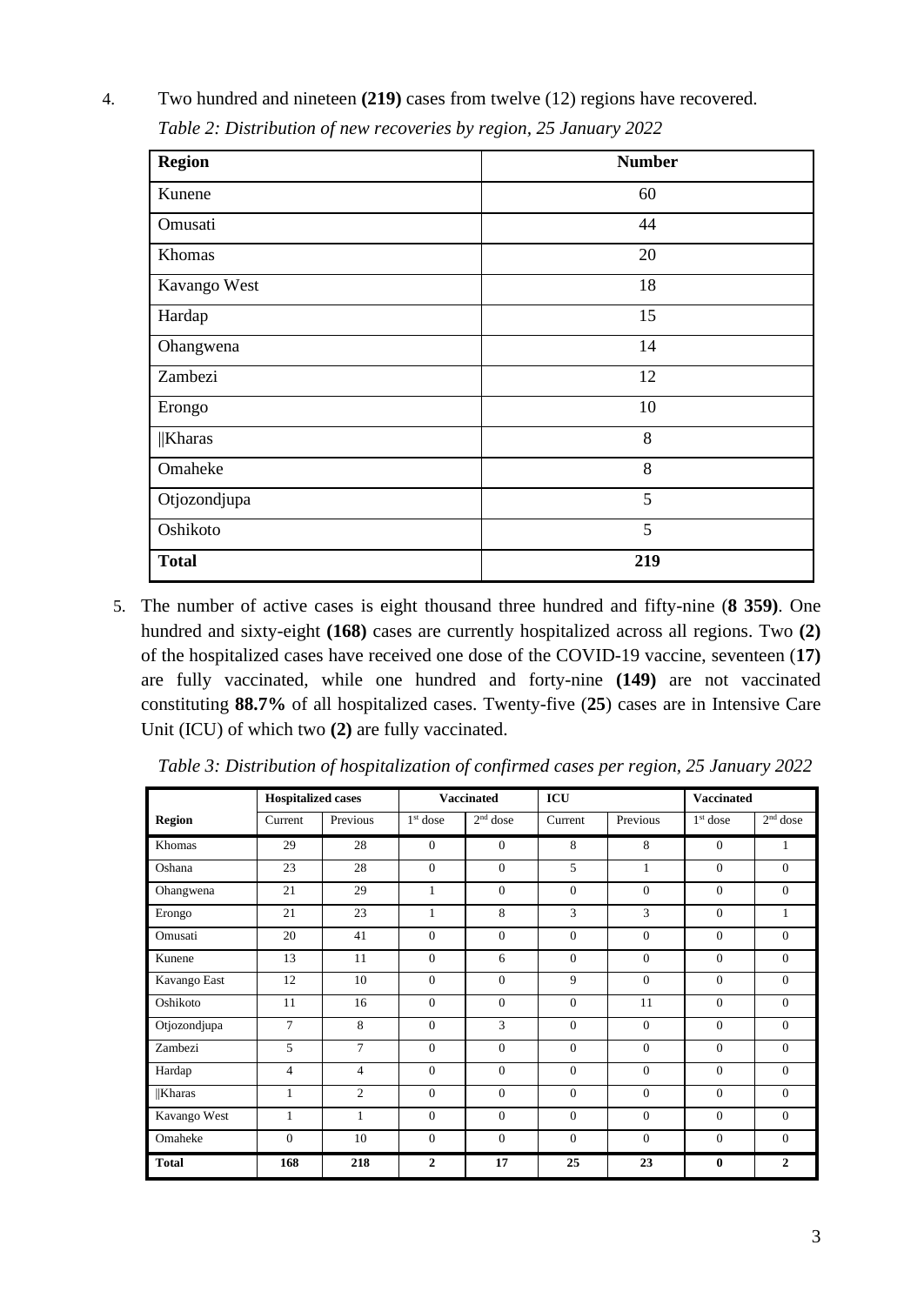6. We are reporting thirteen (13) deaths from five (5) districts.

| <b>District</b> | <b>Sex</b> |   | <b>Total</b> | <b>Classification</b> |           | Home  | Comorbidity |
|-----------------|------------|---|--------------|-----------------------|-----------|-------|-------------|
|                 | M          | F |              | COVID-19<br>death     | C-R death | death |             |
| Oshakati        |            | 4 |              |                       |           |       |             |
| Oshikuku        | 3          |   | 3            |                       |           |       |             |
| Onandjokwe      | ↑          |   | ◠            |                       |           |       |             |
| Okahao          |            |   | ◠            |                       |           |       |             |
| Gobabis         |            |   |              |                       |           |       |             |
| <b>Total</b>    |            |   | 13           |                       |           |       |             |

*Table 4a. Summary of deaths, 25 January 2022*

|  |  |  | Table 4b. Age group and vaccination status of the deceased, 25 January 2022 |  |  |
|--|--|--|-----------------------------------------------------------------------------|--|--|
|  |  |  |                                                                             |  |  |

| Age          | No. of        |                | <b>Vaccination Status</b> |                    |  |  |  |
|--------------|---------------|----------------|---------------------------|--------------------|--|--|--|
| group        | <b>Deaths</b> | One dose       | <b>Fully vaccinated</b>   | <b>Three doses</b> |  |  |  |
| Under 1      |               | Not applicable | Not applicable            | Not applicable     |  |  |  |
| $1 - 4$      | 0             | Not applicable | Not applicable            | Not applicable     |  |  |  |
| $5 - 11$     | $\mathbf{0}$  | Not applicable | Not applicable            | Not applicable     |  |  |  |
| $12 - 13$    |               |                |                           |                    |  |  |  |
| $14 - 17$    | 0             |                | $\Omega$                  | 0                  |  |  |  |
| 18-29        |               |                | 0                         | 0                  |  |  |  |
| 30-39        |               |                | 0                         | 0                  |  |  |  |
| 40-49        |               |                |                           | 0                  |  |  |  |
| 50-59        |               |                | 0                         | 0                  |  |  |  |
| 60-69        | ∍             |                |                           | 0                  |  |  |  |
| 70-79        |               |                | 0                         | 0                  |  |  |  |
| 80-89        | ി             |                |                           | 0                  |  |  |  |
| $90+$        |               | 0              |                           | 0                  |  |  |  |
| <b>Total</b> | 13            |                | 0                         |                    |  |  |  |

\ 7. One death occurred on 03 January 2021, eleven (11) occurred between 19-23 January 2021 and one (1) occurred on 24 January 2021. None of the deceased cases was vaccinated.

- 8. By 24 January 2022, a total of **415 480** people aged 18 years and older have received one dose of the COVID-19 vaccine, representing **28.2%** of the target population (1 471 973). A total of **112 112** have received the Johnson & Johnson vaccine, while **243 693** adults have received two doses of other vaccine types. Therefore, **355 805** adults have completed their vaccination, translating to **24.2%** of the target population.
- 9. Three thousand three hundred and eighty-eight (**3 388**) children aged 12-17 years have received one dose of the Pfizer vaccine, representing **1.1%** of the target population (307 298). Of these, seven hundred and ninety-four **(794)** are fully vaccinated. Therefore, the cumulative number of people vaccinated with the first dose of the COVID-19 vaccine for both adults and children is **418 868** of which **356 599** are fully vaccinated, translating to **20.0%** of the total target population (1 779 271).
	- 10. Fourteen thousand three hundred and fifty-nine **(14 359)** people have received a COVID-19 vaccine booster dose. Details of vaccinations are presented in tables 5, 6, 7, 8 and 9 below.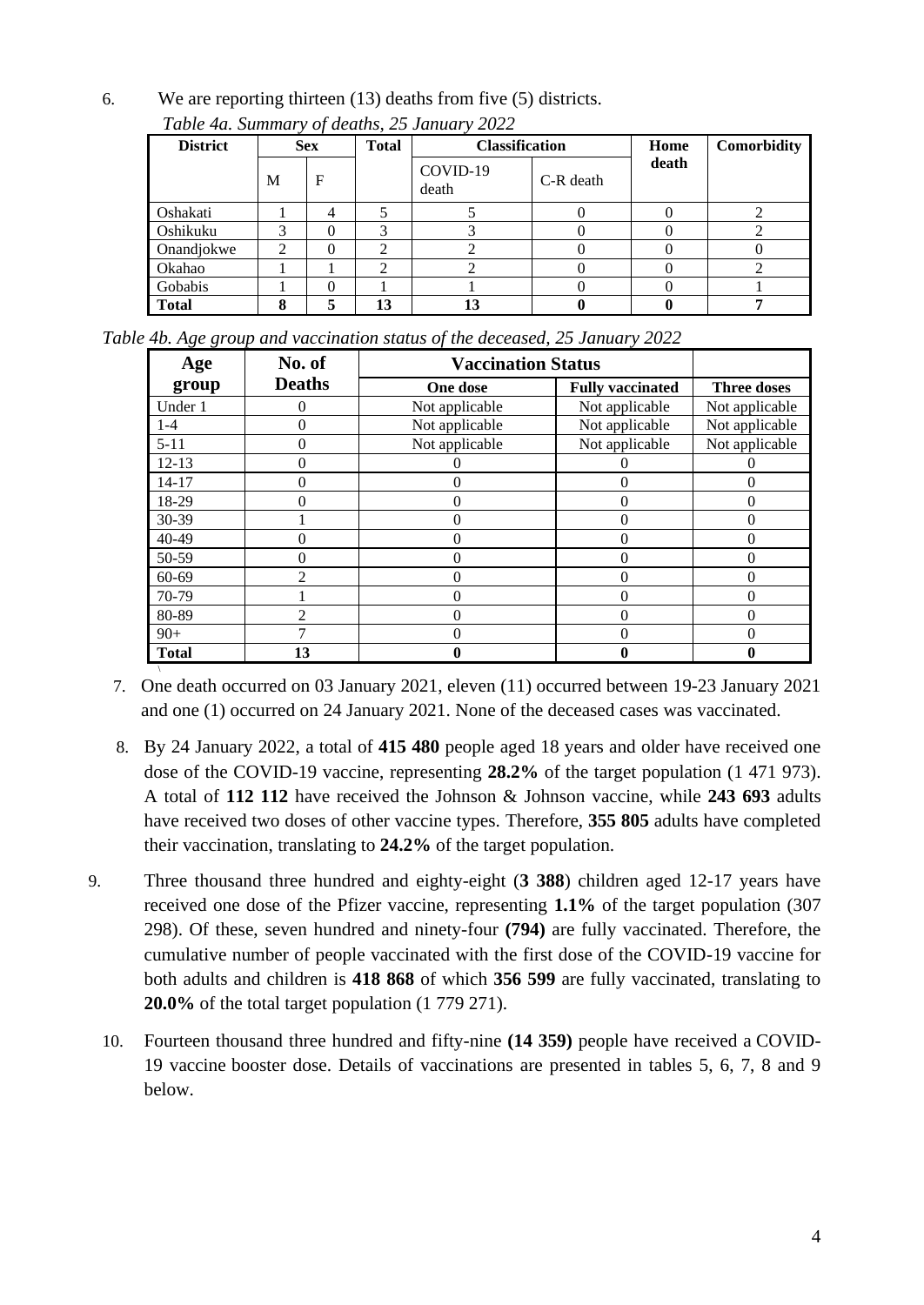| <b>Region</b> | Sinopharm      |        | <b>AstraZeneca</b> |        | <b>Sputnik V</b> |                | <b>Pfizer</b>  |       | J&J        |        | Grand<br>total 1st |
|---------------|----------------|--------|--------------------|--------|------------------|----------------|----------------|-------|------------|--------|--------------------|
|               | <b>New</b>     | All    | <b>New</b>         | All    | <b>New</b>       | All            | <b>New</b>     | All   | <b>New</b> | All    | dose               |
| Erongo        | 15             | 16004  | $\boldsymbol{0}$   | 13179  | $\theta$         | 3              | 6              | 1150  | 28         | 9452   | 39788              |
| Hardap        | 14             | 12730  | $\mathbf{0}$       | 5587   | $\theta$         | $\Omega$       | 6              | 540   | 49         | 7057   | 25914              |
| <b>Kharas</b> | 4              | 10359  | $\theta$           | 4594   | $\Omega$         | $\Omega$       | 16             | 256   | 25         | 5988   | 21197              |
| Kavango East  | $\overline{7}$ | 10723  | $\theta$           | 7075   | $\Omega$         | $\Omega$       | 28             | 1393  | 68         | 10777  | 29968              |
| Kavango West  | 5              | 5881   | $\mathbf{0}$       | 4525   | $\theta$         | $\theta$       | 11             | 815   | 17         | 9667   | 20888              |
| Khomas        | 21             | 42013  | $\mathbf{0}$       | 29514  | $\Omega$         | 94             | 13             | 4367  | 86         | 20578  | 96566              |
| Kunene        | 5              | 11718  | $\mathbf{0}$       | 5432   | $\theta$         | $\Omega$       | $\theta$       | 127   | 35         | 8007   | 25284              |
| Ohangwena     | 18             | 15831  | $\mathbf{0}$       | 5293   | $\Omega$         | $\overline{c}$ | 3              | 127   | 28         | 6030   | 27283              |
| Omaheke       | $\theta$       | 8331   | $\mathbf{0}$       | 5008   | $\mathbf{0}$     | $\overline{0}$ | $\mathbf{0}$   | 248   | $\theta$   | 5414   | 19001              |
| Omusati       | 8              | 13553  | $\mathbf{0}$       | 7217   | $\theta$         | $\theta$       | 1              | 290   | 19         | 5555   | 26615              |
| Oshana        | 8              | 12488  | $\theta$           | 4782   | $\Omega$         | 29             | $\overline{2}$ | 258   | 32         | 4607   | 22164              |
| Oshikoto      | $\overline{2}$ | 12167  | $\theta$           | 3718   | $\mathbf{0}$     | $\overline{0}$ | $\overline{2}$ | 85    | 26         | 6023   | 21993              |
| Otjozondjupa  | 13             | 12458  | $\mathbf{0}$       | 8457   | $\theta$         | $\theta$       | 4              | 309   | 100        | 10022  | 31246              |
| Zambezi       | $\theta$       | 3630   | $\mathbf{0}$       | 939    | $\theta$         | $\theta$       | $\Omega$       | 69    | 4          | 2935   | 7573               |
| <b>Total</b>  | 120            | 187886 | $\bf{0}$           | 105320 | $\bf{0}$         | 128            | 92             | 10034 | 517        | 112112 | 415480             |

*Table 5: Summary of administered COVID-19 vaccine 1st dose, 25 January 2022*

*Table 6: Summary of administered COVID-19 vaccines 2nd dose, 25 January 2022*

|               | Sinopharm           |                        | <b>AstraZeneca</b> |                        | <b>Sputnik V</b> |                  | <b>Pfizer</b>  |           | Grand    |
|---------------|---------------------|------------------------|--------------------|------------------------|------------------|------------------|----------------|-----------|----------|
| <b>Region</b> | New 2 <sup>nd</sup> | 2 <sup>nd</sup><br>All | <b>New</b>         | 2 <sup>nd</sup><br>All | <b>New</b>       | All $2nd$        | <b>New</b>     | All $2nd$ | total    |
|               | dose                | dose                   | $2nd$ dose         | dose                   | $2nd$ dose       | doses            | $2nd$ dose     | dose      | 2nd dose |
| Erongo        | 7                   | 13822                  | $\overline{0}$     | 11355                  | $\mathbf{0}$     | 5                | 8              | 586       | 25768    |
| Hardap        | 20                  | 10771                  | $\mathbf{0}$       | 4239                   | $\theta$         | $\theta$         | 20             | 349       | 15359    |
| Kharas        | 10                  | 8396                   | $\mathbf{0}$       | 3166                   | $\theta$         | $\theta$         | 6              | 179       | 11741    |
| Kavango East  | 16                  | 7609                   | $\mathbf{0}$       | 3789                   | $\mathbf{0}$     | $\theta$         | 31             | 582       | 11980    |
| Kavango West  | 20                  | 4653                   | $\mathbf{0}$       | 2970                   | $\mathbf{0}$     | $\theta$         | 12             | 282       | 7905     |
| Khomas        | 9                   | 35858                  | $\mathbf{0}$       | 24578                  | $\mathbf{0}$     | 63               | 42             | 2888      | 63387    |
| Kunene        | 14                  | 8741                   | $\mathbf{0}$       | 4034                   | $\mathbf{0}$     | $\theta$         | $\overline{2}$ | 56        | 12831    |
| Ohangwena     | 26                  | 13131                  | $\mathbf{0}$       | 4139                   | $\overline{0}$   | $\theta$         | $\overline{2}$ | 23        | 17293    |
| Omaheke       | $\mathbf{0}$        | 6030                   | $\mathbf{0}$       | 3042                   | $\mathbf{0}$     | $\theta$         | $\mathbf{0}$   | 143       | 9215     |
| Omusati       | 3                   | 11815                  | $\Omega$           | 5853                   | $\mathbf{0}$     | $\theta$         | 8              | 213       | 17881    |
| Oshana        | 21                  | 11126                  | $\mathbf{0}$       | 3848                   | $\mathbf{0}$     | 8                | 10             | 173       | 15155    |
| Oshikoto      | 17                  | 10581                  | $\mathbf{0}$       | 3079                   | $\theta$         | $\boldsymbol{0}$ | $\theta$       | 33        | 13693    |
| Otjozondjupa  | 20                  | 10857                  | $\mathbf{0}$       | 6476                   | $\theta$         | $\theta$         | 17             | 212       | 17545    |
| Zambezi       | 1                   | 3176                   | $\mathbf{0}$       | 739                    | $\overline{0}$   | $\theta$         | $\mathbf{0}$   | 25        | 3940     |
| <b>Total</b>  | 184                 | 156566                 | $\bf{0}$           | 81307                  | $\bf{0}$         | 76               | 158            | 5744      | 243693   |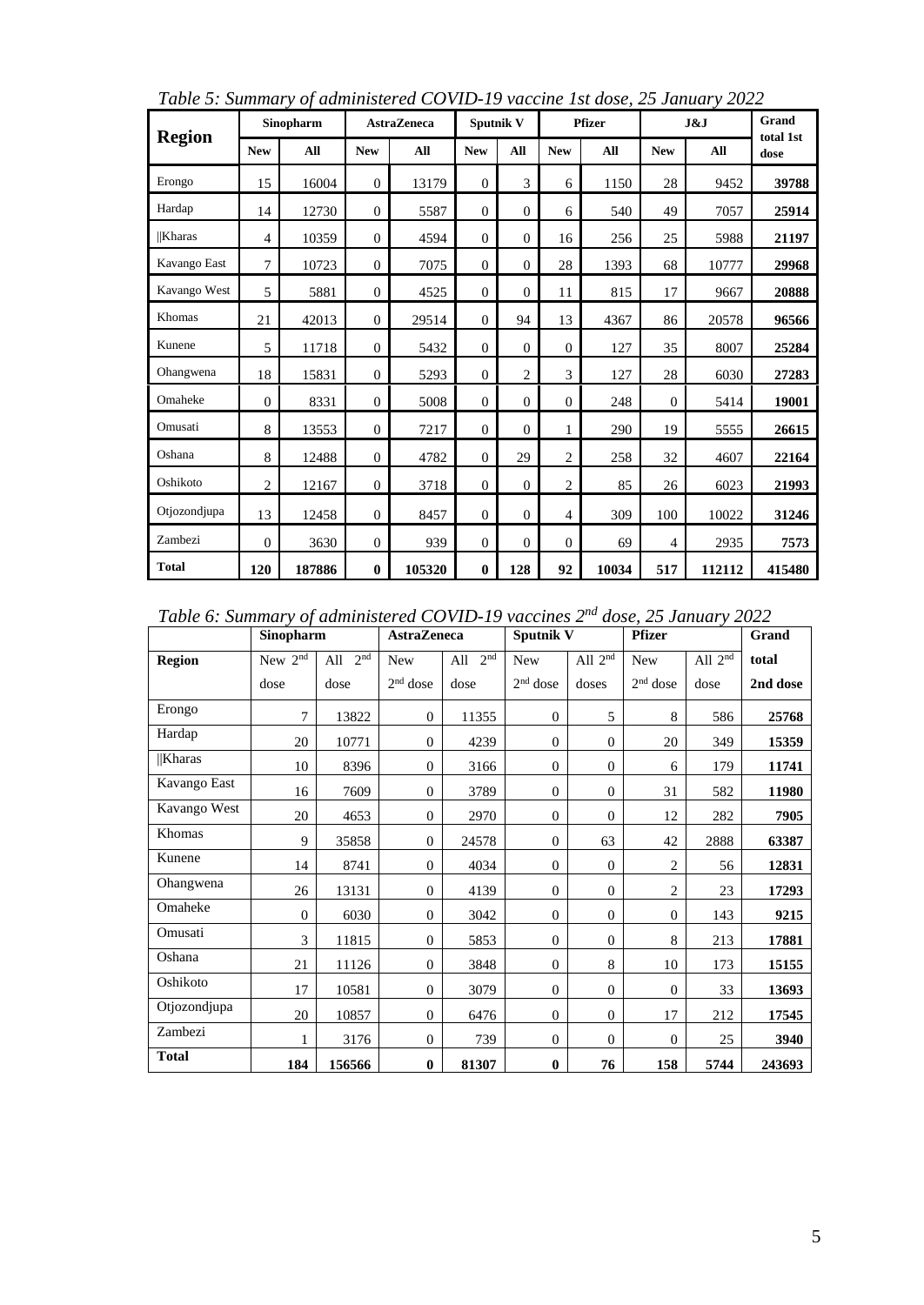|               | Sinopharm      |                        |                  | <b>AstraZeneca</b>     |                | Sputnik V                      | <b>Pfizer</b>  |                | Grand     |
|---------------|----------------|------------------------|------------------|------------------------|----------------|--------------------------------|----------------|----------------|-----------|
| <b>Region</b> | New $3rd$      | 3 <sup>rd</sup><br>All | New 3rd          | 3 <sup>rd</sup><br>All | New 3rd        | All $3^{\overline{\text{rd}}}$ | New 3rd        | All 3rd        | total 3rd |
|               | dose           | dose                   | dose             | dose                   | dose           | doses                          | dose           | dose           | dose      |
| Erongo        | 31             | 777                    | $\mathbf{0}$     | 80                     | $\overline{0}$ | $\mathbf{0}$                   | 74             | 1791           | 2648      |
| Hardap        | 50             | 630                    | $\mathbf{0}$     | $\theta$               | $\mathbf{0}$   | $\mathbf{0}$                   | 26             | 651            | 1281      |
| $\ $ Kharas   | 3              | 274                    | $\boldsymbol{0}$ | 24                     | $\mathbf{0}$   | $\boldsymbol{0}$               | 10             | 138            | 436       |
| Kavango East  | 5              | 188                    | $\mathbf{0}$     | $\overline{2}$         | $\mathbf{0}$   | $\mathbf{0}$                   | 12             | 127            | 317       |
| Kavango West  | $\mathbf{2}$   | 81                     | $\boldsymbol{0}$ | $\boldsymbol{0}$       | $\mathbf{0}$   | $\mathbf{0}$                   | 11             | 92             | 173       |
| Khomas        | 26             | 1484                   | $\mathbf{0}$     | 355                    | $\mathbf{0}$   | $\mathbf{0}$                   | 79             | 3316           | 5155      |
| Kunene        | 48             | 475                    | $\mathbf{0}$     | 17                     | $\mathbf{0}$   | $\mathbf{0}$                   | $21\,$         | 260            | 752       |
| Ohangwena     | 6              | 102                    | $\mathbf{0}$     | $\mathbf{2}$           | $\mathbf{0}$   | $\mathbf{0}$                   | $\overline{0}$ | $\overline{c}$ | 106       |
| Omaheke       | $\overline{0}$ | 67                     | $\mathbf{0}$     | 3                      | $\mathbf{0}$   | $\mathbf{0}$                   | $\overline{0}$ | 24             | 94        |
| Omusati       | 9              | 361                    | $\mathbf{0}$     | 23                     | $\mathbf{0}$   | $\mathbf{0}$                   | 14             | 215            | 599       |
| Oshana        | 30             | 594                    | $\Omega$         | 57                     | $\Omega$       | $\mathbf{0}$                   | 28             | 342            | 993       |
| Oshikoto      | 11             | 370                    | $\mathbf{0}$     | 39                     | $\mathbf{0}$   | $\mathbf{0}$                   | 5              | 104            | 513       |
| Otjozondjupa  | 42             | 587                    | $\mathbf{0}$     | 58                     | $\mathbf{0}$   | $\mathbf{0}$                   | 49             | 482            | 1127      |
| Zambezi       | 7              | 102                    | $\boldsymbol{0}$ | 5                      | $\mathbf{0}$   | $\boldsymbol{0}$               | $\overline{4}$ | 58             | 165       |
| <b>Total</b>  | 270            | 6092                   | $\bf{0}$         | 665                    | $\bf{0}$       | $\bf{0}$                       | 333            | 7602           | 14359     |

*Table 7: Summary of administered COVID-19 vaccines 3rd dose, 25 January 2022*

| Table 8: Summary of administered COVID-19 vaccines (12-17) Years, 1 <sup>st</sup> dose, 25 January 2022 |  |  |  |
|---------------------------------------------------------------------------------------------------------|--|--|--|
|---------------------------------------------------------------------------------------------------------|--|--|--|

| PFIZER FOR CHILDREN 1st DOSE (12-17) Years |                  |                       |                |                       |                        |  |  |  |  |  |
|--------------------------------------------|------------------|-----------------------|----------------|-----------------------|------------------------|--|--|--|--|--|
| <b>Region</b>                              | New (12-13)      | All $1st$ dose        | New (14-17)    | All $1st$ dose        | <b>GRAND TOTAL 1st</b> |  |  |  |  |  |
|                                            | yrs)             | $(12-13 \text{ yrs})$ | yrs)           | $(14-17 \text{ yrs})$ | DOSES (12-17 yrs)      |  |  |  |  |  |
| Erongo                                     | $\Omega$         | 113                   | $\theta$       | 229                   | 342                    |  |  |  |  |  |
| Hardap                                     | $\overline{4}$   | 152                   | 3              | 275                   | 427                    |  |  |  |  |  |
| Kharas                                     | $\Omega$         | 25                    | $\theta$       | 35                    | 60                     |  |  |  |  |  |
| Kavango East                               | 36               | 273                   | 71             | 493                   | 766                    |  |  |  |  |  |
| Kavango West                               | $\boldsymbol{0}$ | 136                   | $\mathbf 1$    | 252                   | 388                    |  |  |  |  |  |
| Khomas                                     | $\overline{2}$   | 154                   | 2              | 310                   | 464                    |  |  |  |  |  |
| Kunene                                     | 1                | 87                    | 3              | 151                   | 238                    |  |  |  |  |  |
| Ohangwena                                  | $\boldsymbol{0}$ | 49                    | $\theta$       | 52                    | 101                    |  |  |  |  |  |
| Omaheke                                    | $\mathbf{0}$     | 24                    | $\theta$       | 41                    | 65                     |  |  |  |  |  |
| Omusati                                    | $\boldsymbol{0}$ | 80                    | $\mathbf{1}$   | 59                    | 139                    |  |  |  |  |  |
| Oshana                                     | 1                | 42                    | $\overline{2}$ | 92                    | 134                    |  |  |  |  |  |
| Oshikoto                                   | $\overline{0}$   | 16                    | $\mathbf{1}$   | 36                    | 52                     |  |  |  |  |  |
| Otjozondjupa                               | $\overline{4}$   | 92                    | 3              | 114                   | 206                    |  |  |  |  |  |
| Zambezi                                    | $\Omega$         | 3                     | $\overline{0}$ | 3                     | 6                      |  |  |  |  |  |
| <b>Total</b>                               | 48               | 1246                  | 87             | 2142                  | 3388                   |  |  |  |  |  |